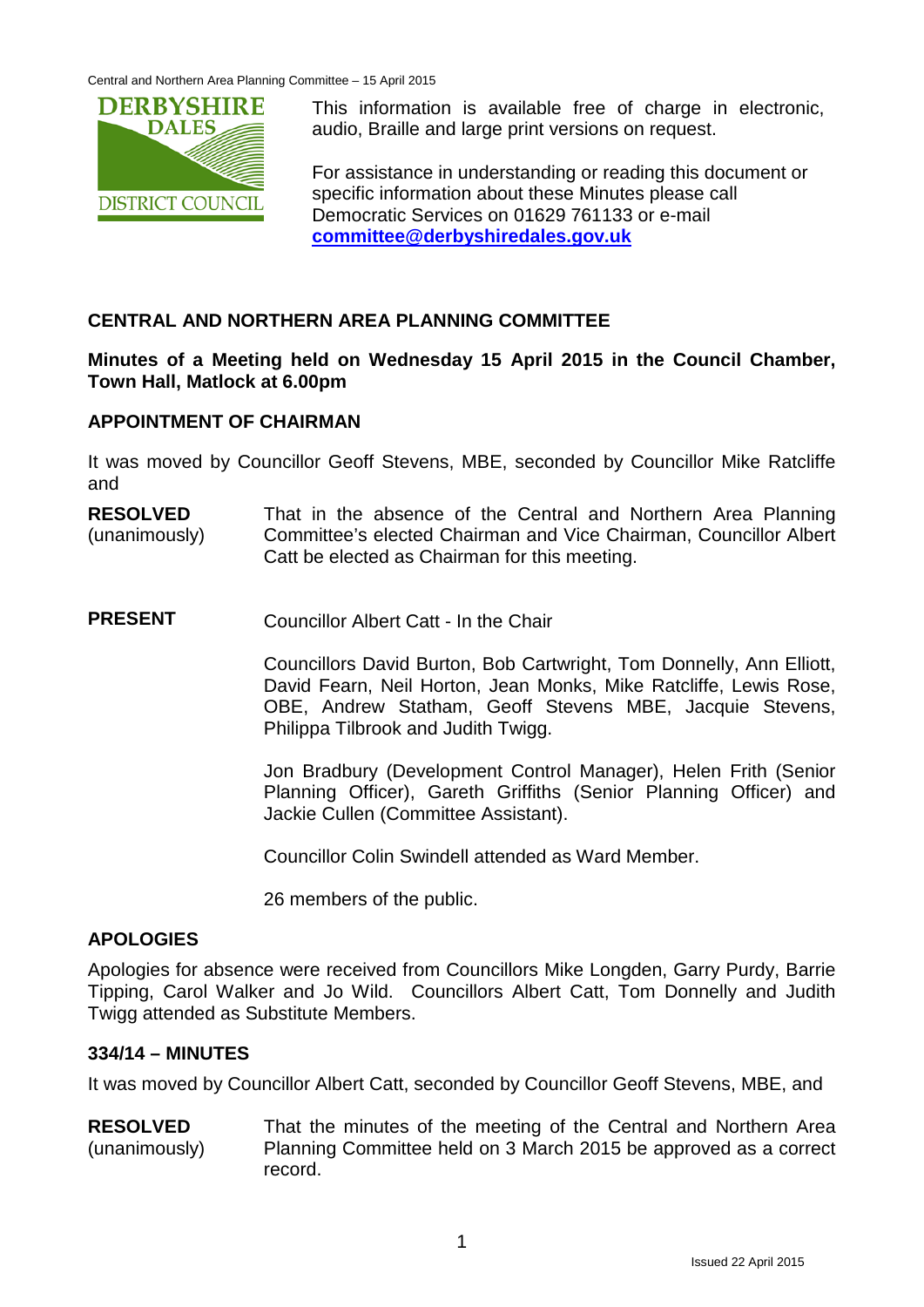The Minutes were signed by the Chairman.

# **335/14 – APPLICATION NO. 14/00847/FUL – 26 DWELLINGS INCLUDING GARAGES AND INFRASTRUCTURE AT LAND OF MOORCROFT, MATLOCK**

The Committee had visited the site prior to the meeting to assess the impact of the development upon the locality and upon the amenity of neighbouring residents.

In accordance with the procedure for public participation, Mr John Evans, local resident, commented on the application, with particular reference to the provision of play spaces and equipment, and Mr Ray Essen, local resident, commented on the application, with particular reference to his concerns over a flood risk assessment.

Details of correspondence received after publication of the Agenda was distributed at the meeting.

The Committee was advised that the site referred to in paragraph one of the report should read 'some 1ha in size', and not 0.1ha.

It was moved by Councillor David Burton, seconded by Councillor David Fearn and

**RESOLVED** (unanimously) That consideration of the application be deferred for the reasons set out below:

Reasons:

- 1. To enable Officers to negotiate with the Developer on the density of the proposed site, with a view to reducing the number of properties in order to accommodate an appropriate play space;
- 2. To amend the siting of Plot 24 to increase the distance between it and the existing adjoining bungalow.

## **336/14 – APPLICATION NO. 14/00436/FUL – RESIDENTIAL DEVELOPMENT OF 64 DWELLINGS WITH ASSOCIATED INFRASTRUCTURE AT LAND AT BENTLEY BRIDGE, MATLOCK**

The Committee visited the site prior to the meeting to allow Members to assess the impact of the proposed development on the character and appearance of the area and the residential amenity of neighbours.

In accordance with the procedure for public participation, Christine and Alan Piper, local residents and members of the Lumsdale Project Committee, spoke against the application and Mr Jonathan Wildgoose, Applicant, spoke in favour of the application.

It was moved by Councillor Jacquie Stevens, seconded by Councillor Lewis Rose OBE and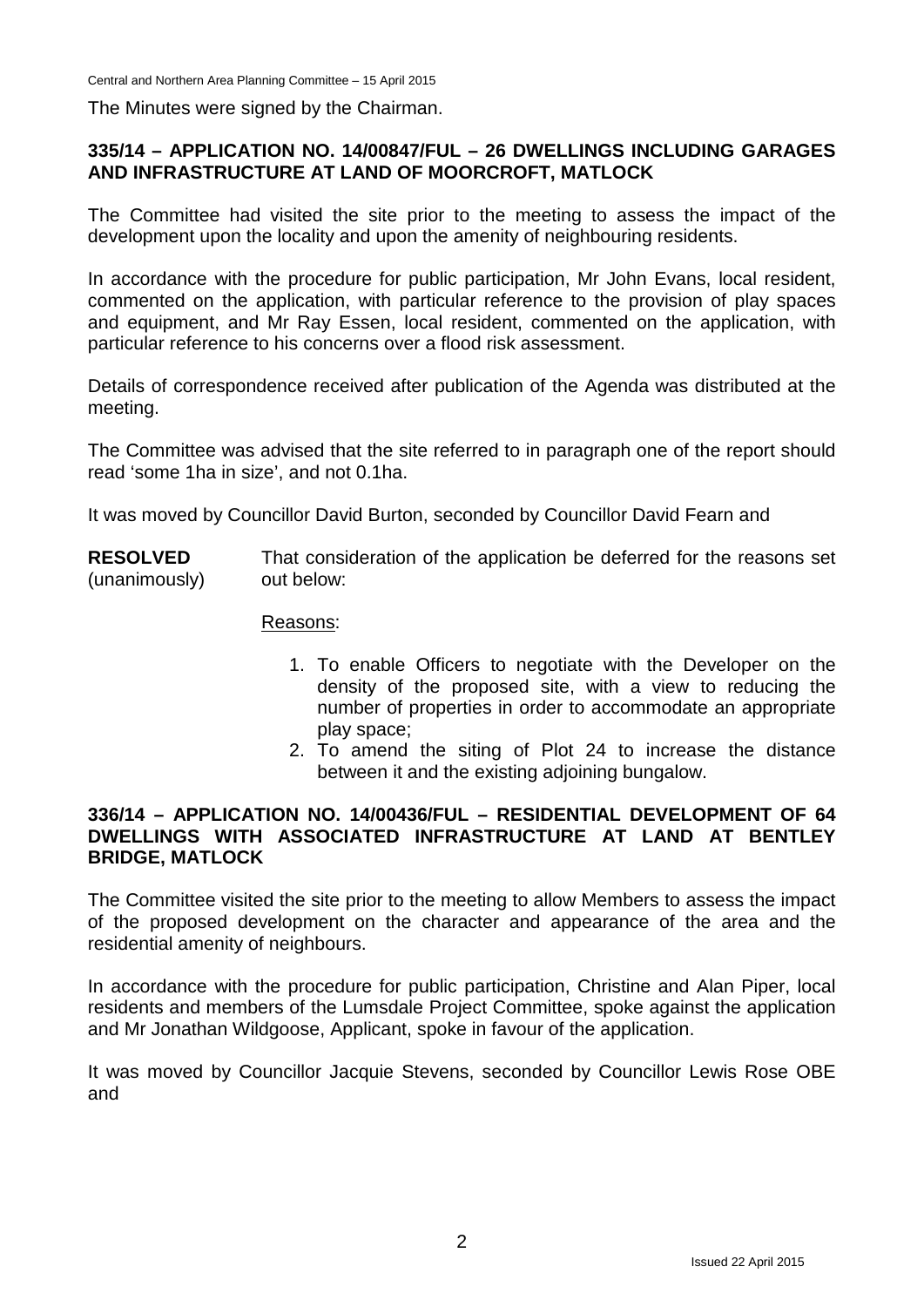**RESOLVED** (unanimously) That authority be delegated to the Development Manager to grant planning permission subject to the completion of a Section 106 Planning Obligation Agreement to secure the appropriate on-site and off-site affordable housing provision (having regard to the requirements of planning application 14/00482/OUT), a financial contribution towards education facility provision, open space/play area provision and any other matters that cannot be dealt with by conditions, and subject to the conditions as set out in the report, and with an additional condition as set out below:-

> 30. That full details of the lighting scheme be submitted for approval prior to commencement of the development.

## **337/14 – APPLICATION NO. 14/00890/OUT – ERECTION OF FOUR HOUSES (OUTLINE) ON LAND OFF OAK TREE GARDENS, TANSLEY**

The Committee had visited the site prior to the meeting to allow Members to assess the impact of the proposal on the character and appearance of the area and the amenity of neighbouring residents.

In accordance with the procedure for public participation, Mr Andy Cameron, local resident, spoke against the application; Mrs V Raynes, local resident, commented on the application with particular reference to drainage strategy, and Mr Joe Woods, Applicant, spoke in favour of the application.

Correspondence received after publication of the Agenda was distributed at the meeting.

It was moved by Councillor David Burton, seconded by Councillor Jacquie Stevens and

**RESOLVED** (unanimously) That planning permission be granted subject to the conditions set out in the report.

# **338/14 – APPLICATION NO. 15/00022/FUL – ERECTION OF DWELLING AT LAND ADJACENT TO IVY HOUSE, NOTTINGHAM ROAD, TANSLEY**

Councillor Judith Twigg left the meeting prior to discussion of this item.

The Committee had visited the site prior to the meeting to allow Members to assess the impact of the proposal on the character and appearance of the area and the amenity of neighbouring residents.

In accordance with the procedure for public participation, Mrs V Raynes, local resident and Mr Ray Vaughan, Agent, spoke in favour of the application.

It was moved by Councillor Jacquie Stevens, seconded by Councillor David Burton and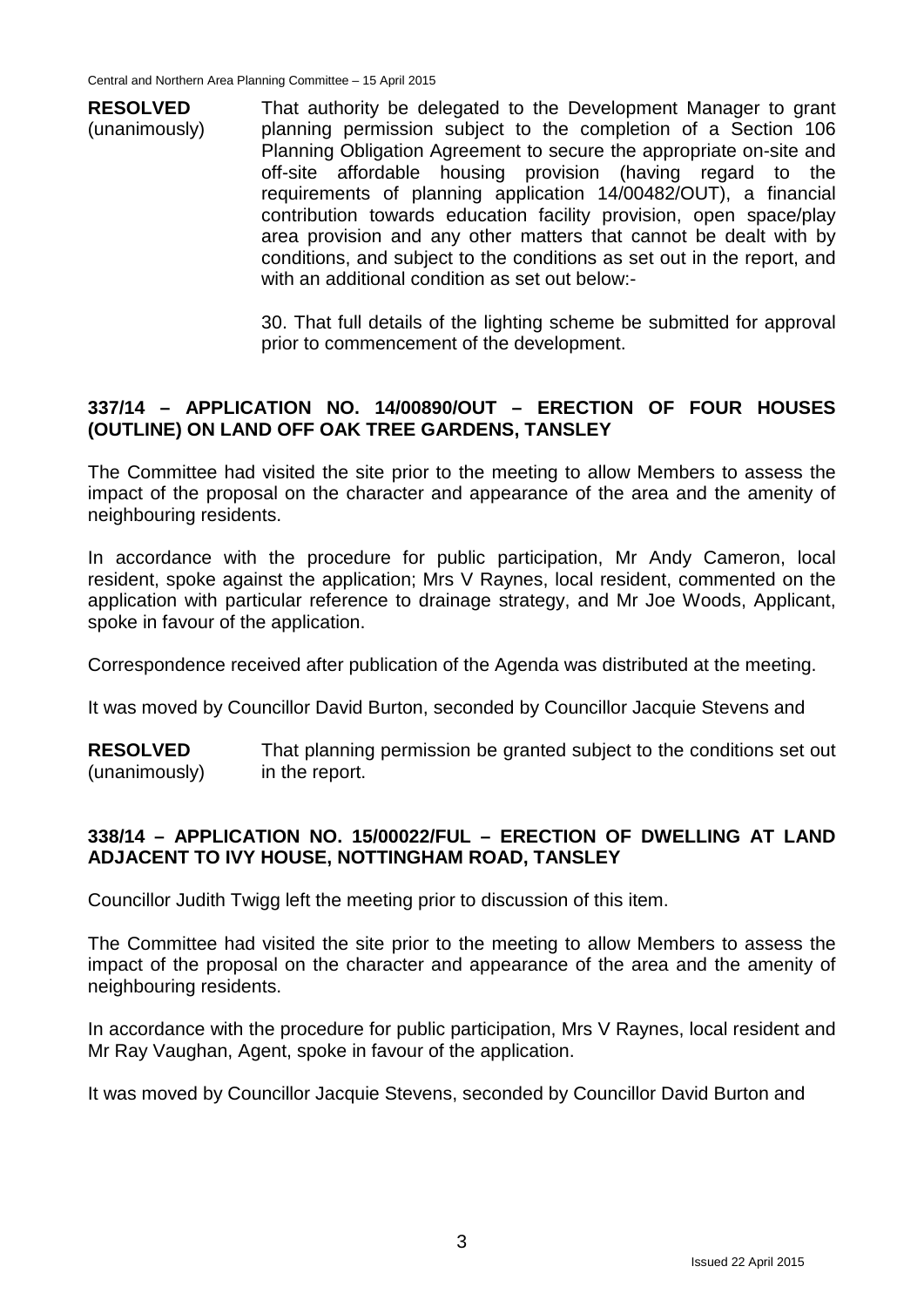| <b>RESOLVED</b> | 1. That planning permission be granted for the reason set out<br>below:<br>2. That authority be delegated to the relevant Officers to attach a<br>list of conditions appropriate to the development of this<br>particular building. |
|-----------------|-------------------------------------------------------------------------------------------------------------------------------------------------------------------------------------------------------------------------------------|
|                 | Reason:                                                                                                                                                                                                                             |
|                 | That this development would have no adverse impact on the setting<br>of the listed building                                                                                                                                         |
| Voting:         |                                                                                                                                                                                                                                     |
| For             | 12                                                                                                                                                                                                                                  |
| <b>Against</b>  | 2                                                                                                                                                                                                                                   |

The Chairman declared the motion carried.

0

**Abstentions**

#### **339/14 – APPLICATION NO. 15/00026/FUL – SINGLE/TWO STOREY EXTENSIONS AND CHANGE OF USE OF OUTBUILDING TO DOMESTIC ACCOMMODATION AT BURNSIDE, THE DALE, BONSALL**

Councillor Lewis Rose, OBE left the meeting at 8.00pm prior to discussion of this item, and Councillor Neil Horton left at 8.03pm during discussion of this item.

The Committee had visited the site prior to the meeting to allow Members to assess the impact of the proposal on the character and appearance of the Conservation Area.

In accordance with the procedure for public participation, Fay Keeley, applicant, spoke in favour of the application.

Correspondence received after publication of the Agenda was distributed at the meeting.

It was moved by Councillor David Fearn, seconded by Councillor Jean Monks and

**RESOLVED** (unanimously) That planning permission be granted subject to the conditions set out in the report, as well as the additional conditions proposed by the Conservation Officer.

#### **340/14 – APPLICATION NO. 15/00017/FUL – ERECTION OF BUNGALOW AND REBUILDING/EXTENSION OF OUTBUILDING TO FORM GARAGE AND ASSOCIATED ACCESS ON LAND ADJACENT TO IVONBROOK HOUSE, EVERSLEIGH RISE, DARLEY BRIDGE**

The Committee had visited the site prior to the meeting to allow Members to assess the impact of the proposal on the character and appearance of the area.

In accordance with the procedure for public participation, Councillor Colin Swindell, as Ward Member, and Geoffrey Green, Applicant, spoke in favour of the application

It was moved by Councillor David Burton, seconded by Councillor Mike Ratcliffe and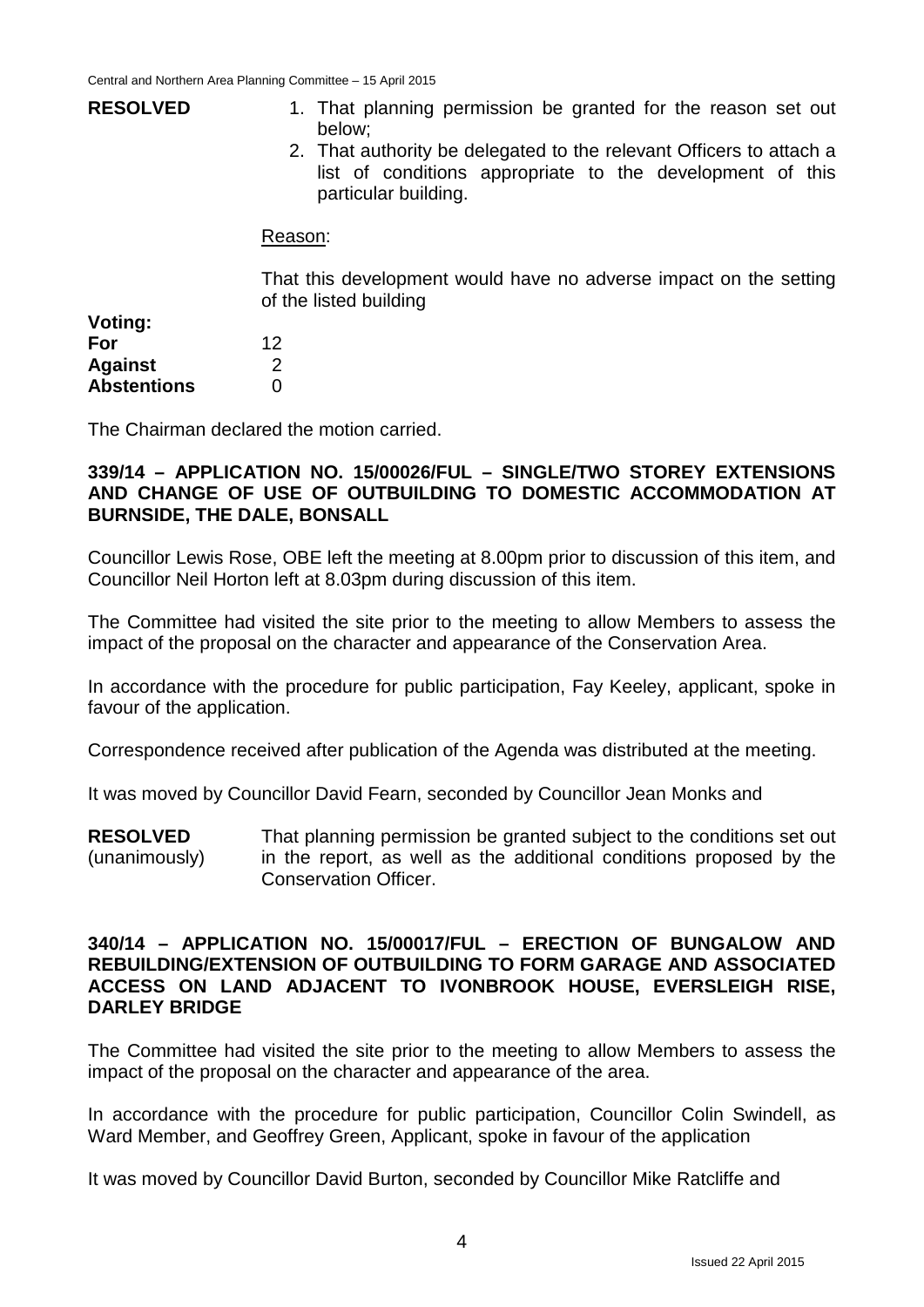# **RESOLVED**

(unanimously)

- 1. That planning permission be granted for the reason set out below;
- 2. That authority be delegated to the relevant Officers to attach a list of conditions appropriate to the development of this particular building;
- 3. That the conditions include one to prevent alteration or extension of the existing outbuilding as agreed by the applicants.

#### Reason

This development would not be harmful to the character and appearance of the area and would fit in well with the streetscene.

## **341/14 - MOTION TO CONTINUE**

It was moved by Councillor David Fearn, seconded by Councillor Geoff Stevens, MBE, and

**RESOLVED** (unanimously) That, in accordance with Rule of Procedure 13, the meeting continue beyond 2½ hours to enable the business on the agenda to be concluded.

## **342/14 – APPLICATION NO. 15/00032/FUL – SINGLE/TWO STOREY EXTENSIONS AT ISIS, MOOR LANE, DARLEY DALE**

The Committee had visited the site prior to the meeting to allow Members to assess the impact of the proposal on the amenity of neighbours in terms of overlooking, overshadowing and density of the development.

It was moved by Councillor David Fearn, seconded by Councillor David Burton, and

**RESOLVED** (unanimously) That planning permission be granted subject to the conditions set out in the report.

#### **343/14 – APPLICATION NO. 14/00866/FUL – PARTIAL CONVERSION OF FORMER HOTEL TO CREATE 4 FLATS WITH ASSOCIATED DEMOLITION AND RECONSTRUCTION OF FIRST FLOOR FRONT EXTENSION AND EXTERNAL ALTERATIONS INCLUDING REAR FIRE ESCAPE AT 76 JACKSON ROAD, MATLOCK, DERBYSHIRE**

The Committee had visited the site prior to the meeting to allow Members to assess the impact of the proposal on the character and appearance of the Conservation Area and the amenity of neighbouring residents.